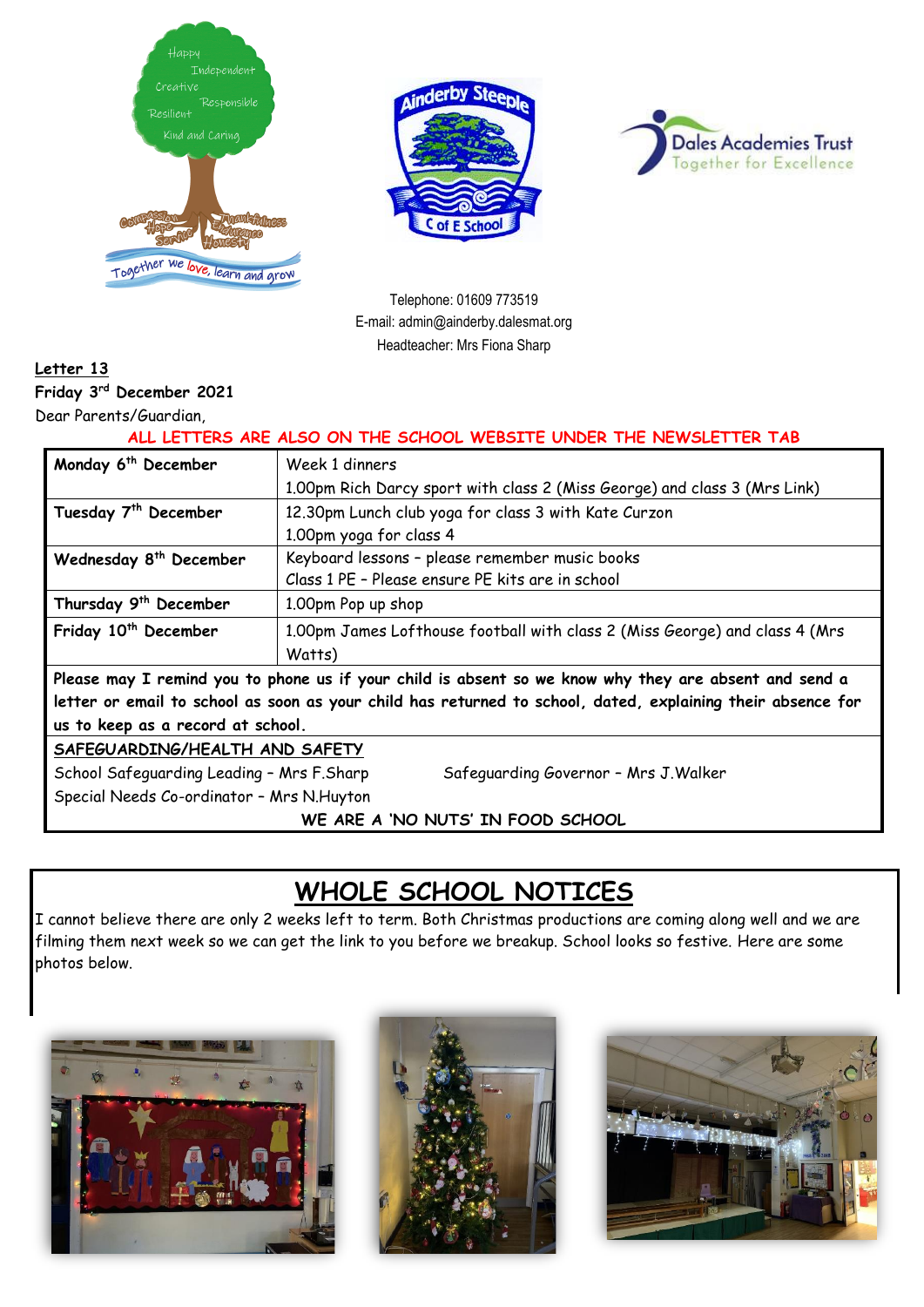Please ensure children have warm clothes at school for when they are outside at breaktimes as it has turned so much colder. Please can I also make a plea again for clothes to be labelled with names so when clothes are found, we can return them to you. With 83 blue jumpers/cardigans in school, if they are unnamed, we have little chance of identifying them. Many thanks

#### **KIDS CLUB SPRING TERM**

Please see attached the kids club booking form, please complete this for all bookings in advance of the spring term if you know you need regular sessions.

#### **PARKING ON THE GRASS**

If you are using the small car park at the Resource Centre on St Helen's Close, please DO NOT park on the grass. They do not have to let parents use the car park and previous management haven't allowed us to. Therefore, please respect their property and not make a mess of their grass, by parking appropriately.

#### **SING CAROLS WITH US**

On the last Friday of term, we invite you to come and sing carols with us outside (weather permitting) and get into the festive spirit before we leave for the Christmas holidays. Children can be taken after we have sung carols together. We will keep a close eye on the weather forecast during the middle of the week and make a decision.

#### **CLASS 3 WIDER OPPORTUNITIES MUSIC**

In January, class 3 children will get the opportunity to learn an instrument as a whole class, probably the Ukulele.

# **PRESCHOOL PARENTS**

#### **PLEASE CHECK THROUGH THE OTHER SCHOOL NOTICES IN CASE OTHER MESSAGES APPLY TO PRESCHOOL PARENTS**

#### The Christmas count down has begun!

What a magical week we have had this week! We have had a visit from the Christmas fairies who have made Preschool look amazing, decorating it with twinkly lights, Christmas trees and lots of wonderful winter decorations. We have also had a very special visit from Elvis the Elf, sent here from the North Pole to keep an eye on us making sure we are on our best behaviour. The only problem is Elvis has been up to mischief on a night in Preschool causing chaos for the children to find each morning. We have started our Christmas crafting and have been making some beautiful decorations that we can't wait to share with you.



Parents, please check the dates on the email I have sent out regarding keys dates coming up in the next few weeks.

#### REMINDER- **EYFS FUNDING-URGENT**

If your child is entitled to 30 hours of funding, school needs your funding codes by Friday 10<sup>th</sup> December please with the completed agreement sheet. When your child turns 3 they can get 15 hours of universal funding, we still need a parental agreement form completed for this. If your child already gets funded hours with us, you do not need to resend codes.

If you need to contact our preschool leader Sarah Kelly please feel free to email her at [preschool@ainderby.dalesmat.org](mailto:preschool@ainderby.dalesmat.org)

**FASS**

#### **FASS CHRISTMAS RAFFLE- REMINDER**

Thank you to those people who have contributed towards the hamper, we have enough currently to make one hamper and we are aiming for four! Tickets for the hamper will be on sale at the end of next week £1 each. **All contributions to school by Friday 10th December please.** The items collected for the hampers in each class are: **Preschool: Drinks Class 1: (Reception/ year 1) – Chocolates Class 2: (Year1/Year 2) - Christmas**

**Class 3: (Year 3/Year 4) – Toiletries**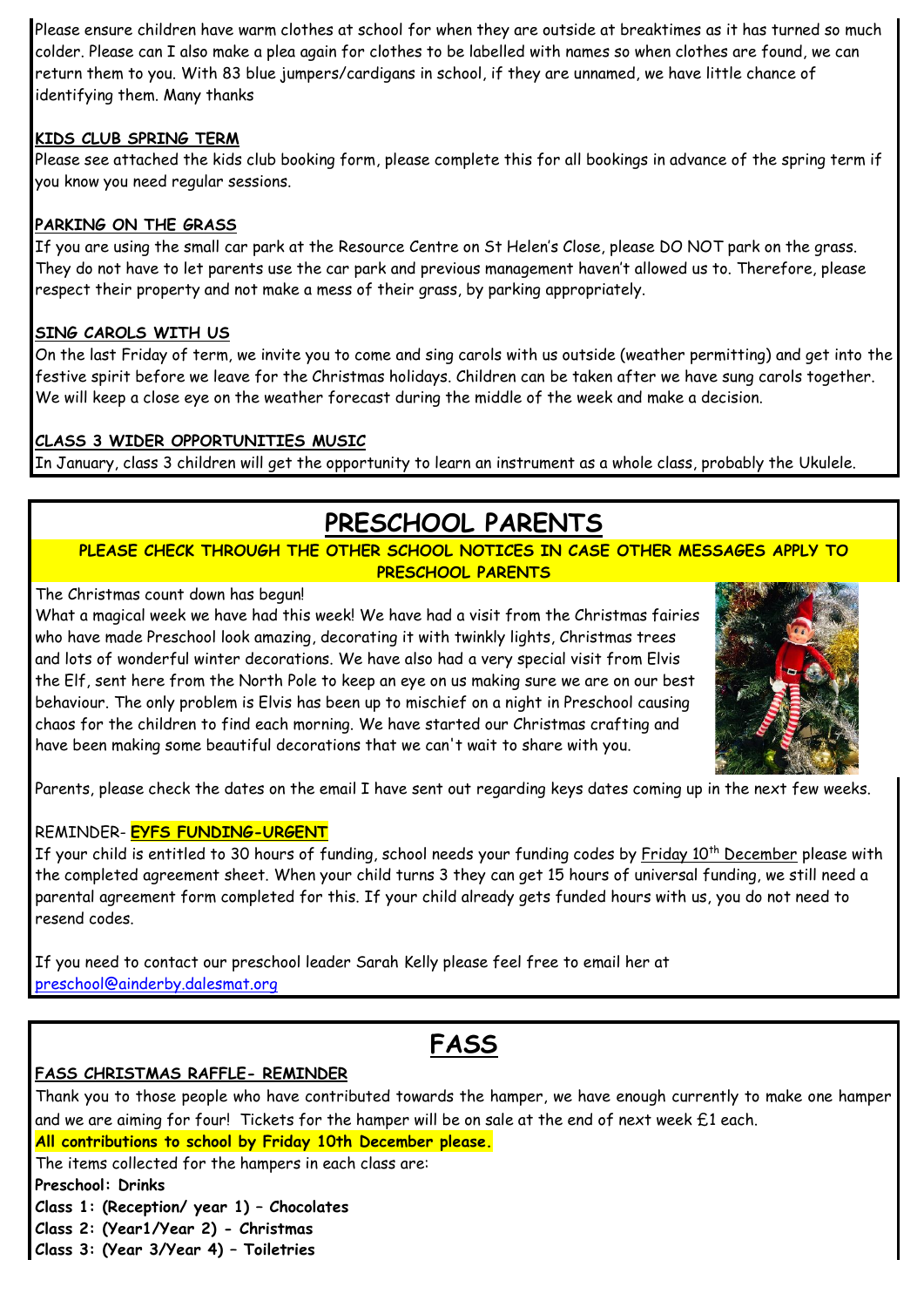**Class 4: (Year 5/Year 6) – Drinks** 

#### **CHRISTMAS EVE TREAT BOXES**

Boxes are £3 each payable on MCAS. They include snowman soup hot chocolate kit, chocolate reindeer noses, reindeer food (wildlife friendly) and a flashing tree ring. Boxes will be given out on the last day of term. Payment made via Bromcom please. Orders must be placed by Wednesday 15<sup>th</sup> December.



#### **POP UP SHOP FOR CHILDREN- ADVANCE WARNING**

On Thursday 9<sup>th</sup> December, our children will have the opportunity to choose a token gift for a family member which would be a complete surprise for you. Orders can be placed on Bromcom – please state how many are male/female relatives you are ordering for. Preschool children will have the opportunity to buy during the week if they are not in on a Thursday afternoon. <mark>Orders must be placed by Wednesday 8<sup>th</sup> December to ensure we have enough stock.</mark>

#### **FASS CONSTITUTION-REMINDER**

The committee are planning to make some changes to their constitution and as such, need to give people 30 days' notice of an extraordinary meeting which will take place at 3.20pm on Friday  $7^{\rm th}$  January 2022

### **CHRISTMAS TRADITIONS - STILL A LITTLE DIFFERENT THIS YEAR!**

#### **CHRISTMAS PARTIES**

Parties are on the following days:

Tuesday 14 th December in the morning – Class 3 and 4

Thursday 16<sup>th</sup> December in the morning- class 1 and 2 (Santa will hopefully be arriving this morning)

Pre-school party Thursday 16<sup>th</sup> December

Children can come in their own party clothes on those days, please remember sensible footwear and layers for when outside at breaktimes.

## **OTHER SCHOOL ITEMS SENT HOME TONIGHT**

**Please remember to look at all the attachments with the school email to ensure you have all the information needed regarding school. All letters are placed on the school website as well as being emailed.** Kids club spring term booking form

Yours sincerely

4. Sharp

Mrs F. Sharp Headteacher

| <b>Autumn Term 2021</b>             |                                                              |
|-------------------------------------|--------------------------------------------------------------|
| <b>DATE</b>                         | <b>EVENT</b>                                                 |
| Tuesday 7 <sup>th</sup> December    | Recording of class 3 and 4 production                        |
|                                     | Recording of preschool                                       |
|                                     | Hayley Liversidge leading collective worship                 |
| Wednesday 8 <sup>th</sup> December  | Class 1 and 2 recording of Christmas production              |
| Thursday 9 <sup>th</sup> December   | FASS Pop up Christmas shop                                   |
| Saturday 11 <sup>th</sup> December  | FASS Town Hall coffee morning CANCELLED DUE TO COVID         |
| Monday 13 <sup>th</sup> December    | Christmas cards can be brought in and posted in the post box |
| Tuesday 14 <sup>th</sup> December   | Class 3 and 4 Christmas parties                              |
| Wednesday 15 <sup>th</sup> December | Christmas dinner and DVD                                     |
| Thursday 16 <sup>th</sup> December  | Preschool party                                              |
|                                     | Class 1 and 2 Christmas party                                |